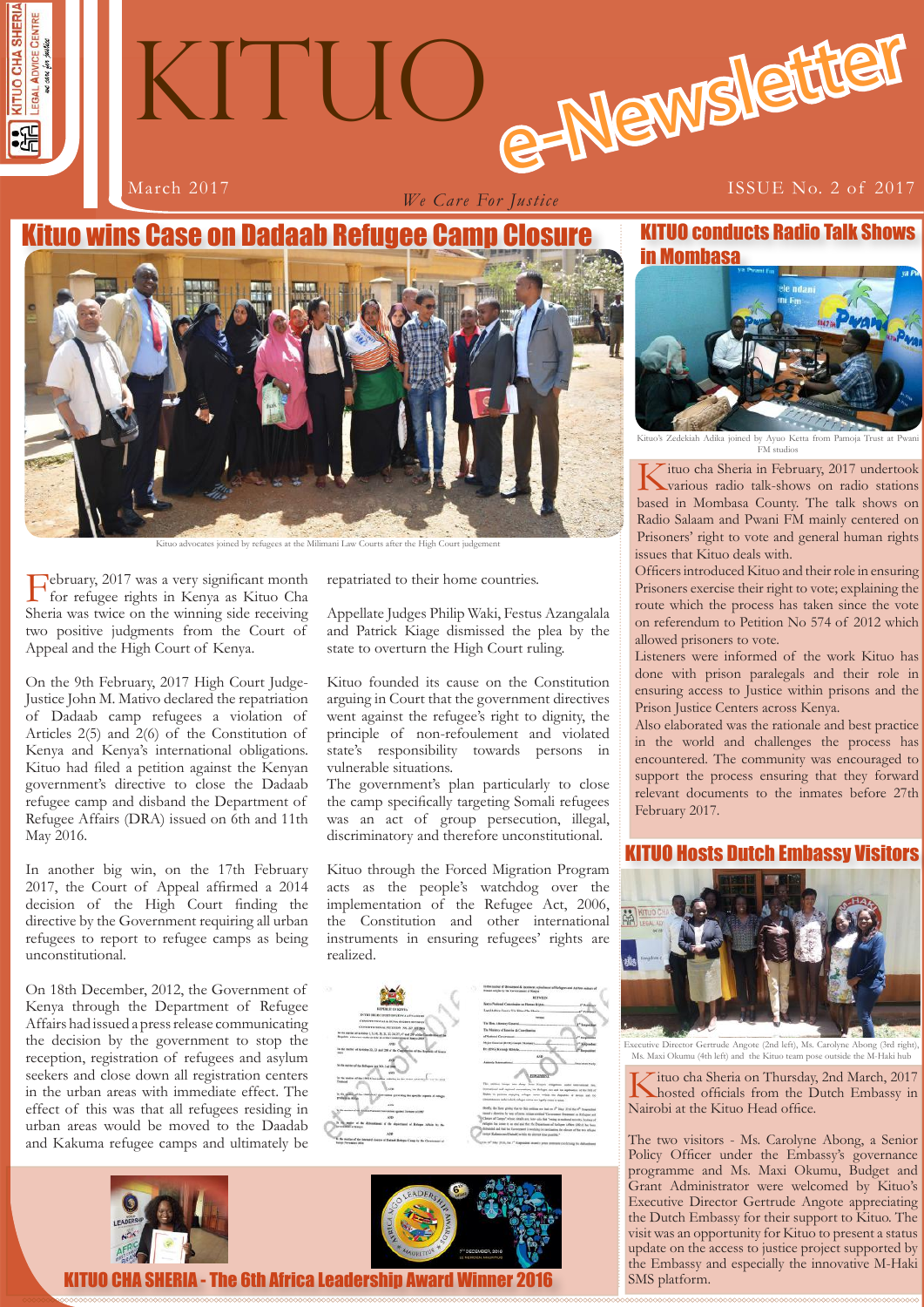#### KITUO CHA SHERIA **LEGAL ADVICE CENTRE** we care for justice

#### SEREOR Visits KITUO



Barbara Schirmel, the Africa and Middle East Head for Misereor (in orange top) poses with the Kituo team at the head office

Kituo cha Sheria on Wednesday, 8th February 2017 hosted Barbara Schirmel, the Africa and Middle East Head for Misereor, who visited the Kituo Head office and the Kamiti Prison Justice Center.

Kituo's Executive Director Gertrude Angote welcomed Barbara and appreciated Misereor for their long partnership with Kituo. The visit was an opportunity for Kituo to showcase its programmatic work in promoting access to justice supported by Misereor.

Misereor supports the weakest members of society: the poor, the sick, the hungry and the disadvantaged while Kituo is committed to helping the disadvantaged, poor and marginalized people in Kenya access justice. One of the ways Kituo fulfils its mandate is through the Prison Justice Centers run by Kituo-trained prison paralegals; inmates and prison warders.

The team visited the Kamiti Prison Justice Center, opened in 2012 with 32 trained paralegals who provide legal aid to fellow inmates within the prison facility.

The Center Coordinator and Prison Officer Senior Sergeant Benson Ngui and John Monjo Njenga, an inmate serving a life sentence made a case for the important role the paralegal office plays in the prison system.

"We have given our fellow inmates hope in a bleak world, this Center supported by Kituo has given people a place to turn to", said Monjo.

The center despite the various challenges has registered huge successes including having 52 inmates acquitted in the last one year alone after successful appeals. During the visit to the Center, Kituo advocate John Mwariri took time to update the prison community present on the Prisoners' right to vote and the ongoing registration of prisoners who'll take part in electing their government.

The team paid a courtesy visit on Mr. Henry Kisingu, Senior Assistant Commissioner of Prisons (SACP) and the Commander Kamiti Maximum Security Prison who appreciated the help Kituo and other organizations play in advancing prison reforms and making the work of prison administration easier. He lauded Misereor through Barbara Schirmel for making initiatives like the prison paralegal project possible and encouraged even more donor support to Kenyan organizations.

Community paralegals from the Kibera, Kamukunji and Korogocho Justice Centres accompanied the team to Kamiti and shared their experiences in making access to justice a reality in their communities.



Kituo team and Barbara Schirmel handing over Kamiti Prison Justice Centre

#### Key Upcoming Activities Mar - Apr 2017

- 1. High Level Dinner with Royal Danish Embassy on CVE SGBV Forum in Kwale County - 9th March
- Legal Aid Service Week in conjunction with Law Query, University of Nairobi-School of Law Mombasa Campus, FIDA, CLEAR Kenya, NALEAP, Probation Department, Transparency International, KNCHR among others. 13th-18th March
- 3. Legal Aid Service Week Kongowea Market, Nyali Sub-county 13th March, ACK Guest House, Likoni Sub-County 14th March, Jomvu Social Hall, Jomvu Sub-county 15th March, Free Town Hall, Kisauni Sub-county 16th March, Bangladesh, Changamwe Sub-county 17th March, King'orani Prison, Mvita Sub-county 18th March
- 4. Perusals of court files on the salt belt in Malindi March<br>5. Eldoret Adjudication Team Training March
- 5. Eldoret Adjudication Team Training March
- 6. Eldoret AJS Test Hearing March
- 7. Eldoret AJS outreach March
- Volunteer advocates recruitment and Legal aid clinic in Narok -March
- 9. Radio Talk shows on access to justice and other human rights issues - March
- 10. Establishment of Dhobi Kiosk and Catering services for Dhobi Women - March

#### KITUO attends a Countering Violet Extremism (CVE) meeting in Mombasa



er of Mombasa Mr. Evans Achoki chairs the Mombasa Countering Viol Extremism strategy meeting with civil society representatives

Tituo Cha Sheria on<br>15th of February February 2017 took part in a stakeholders meeting with other Mombasa civil society groups working on countering violent extremism. The meeting was held at the Boardroom of the County Commissioner - Uhuru Na Kazi Building, Mombasa. It discussed the Mombasa county strategy on countering violent extremism.

The meeting was chaired by the County Commissioner, Mr. Evans Achoki who sought to establish the status of fighting violent extremism.

The county commissioner noted that the current state of countering violent extremism is a lull and faces less security threat. However, the speakers were quick to note that

the processes of ensuring resilience should continue in earnest.

The team also discussed the election matters especially the measures put in place to avoid clash of venues. Early warning systems and sensitization were mooted as matters that require urgent attention.

In attendants were, Coast Education Centre, Haki Africa, MUHURI, Juhudi, and Officers from the office of the County Commissioner and the County Government of Mombasa. The group resolved to discuss the CVE document further and involve other stakeholders in their next meeting scheduled for March 2017 with Haki Africa and office of the County Commissioner playing a leading role in the process.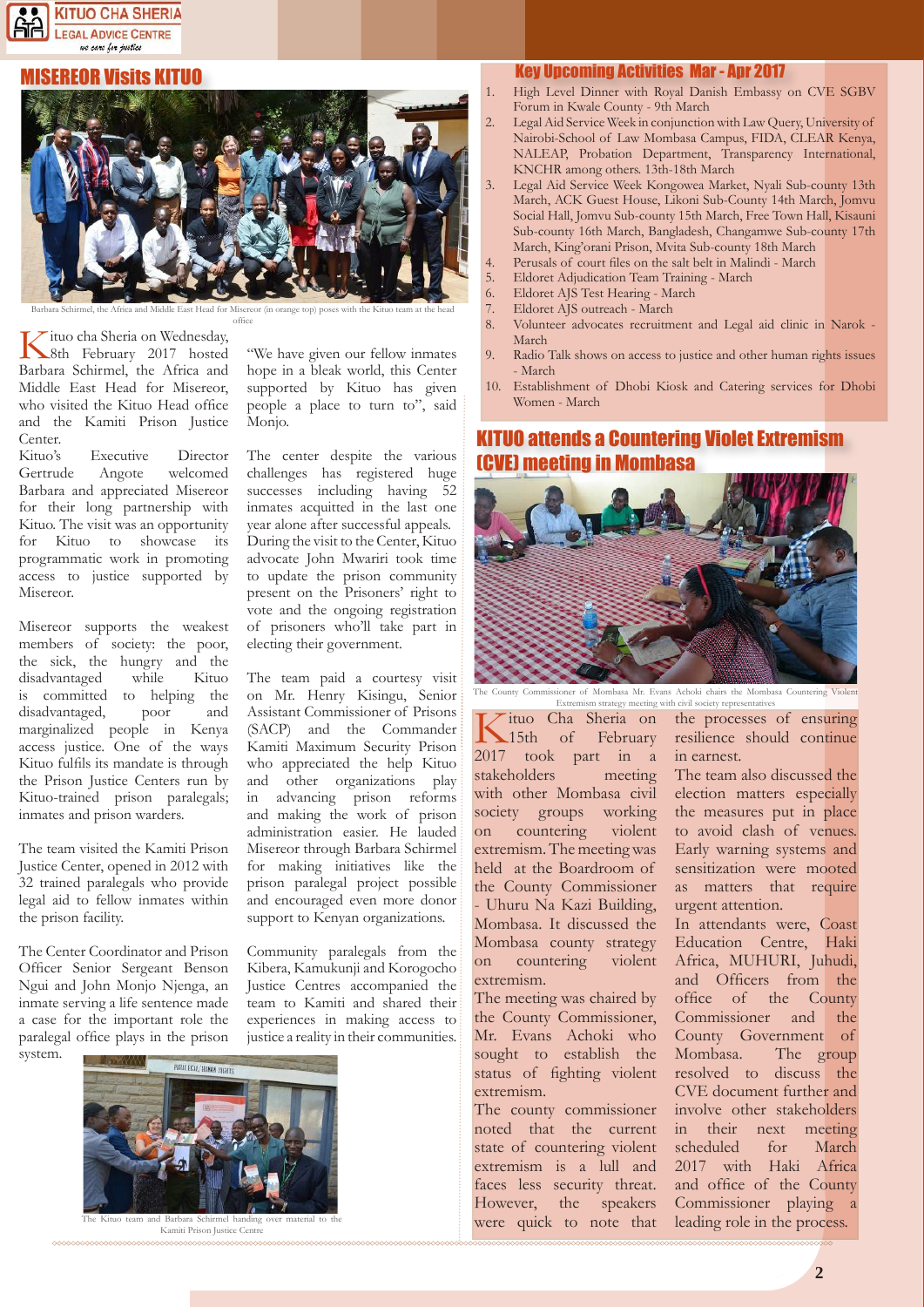#### KITUO Introduces M-HAKI in Turkana County



iface Muinde leads a community forum in Lokichar. '

Kituo cha Sheria was in Turkana County to introduce the M-Haki service to residents in promoting access to legal information. M-Haki- 'Haki Mkononi' is the use of SMS technology to disseminate legal information to clients. The week-long activities took place from the 23rd to the 28th January 2017 in Lokichar, Kainuk and Lodwar-Turkana County. Apart from introducing M-Haki to residents in the expansive county; Kituo had the opportunity to offer free legal advice by conducting legal aid clinics on location with Lodwarbased Kituo Volunteer Advocate Daniel Ondabu.

While in Tukana County, Kituo also carried out advocacy work with the Community Land Act 2016 forming the basis of Kituo's engagement with community members . This was done during public forums and radio talkshows on Radio Akicha, a community radio station in Lodwar.

The Community Land Act which

#### KITUO plans Legal Aid Clinic Activities in Mombasa

#### commenced in September, 2016 provides for the recognition, protection and registration of community land rights administration and management of community land. The Act was especially appropriate for the community in Turkana and while it provided the basis for the legal awareness and education forums the discussions drew sharp reactions among the participants in all the locations Kituo visited.

The participants at the various forums were unanimous that M-Haki was a good initiative that would ultimately help them access justice. They promised to spread word about the service to others who were not reached within the region while also giving the various challenges unique to the county. Kituo officers in the field led by AGCP's Marcelino Waithaka, Boniface Muinde, Jairo Sila and Anthony Kinyua also met with paralegals at the Turkana Community Justice Centre in Lokichar.

#### KITUO at the National Victims and Survivors Network Convention



re, Coordinator NVSN leads a

Kituo cha Sheria through<br>
the Advocacy, Governance and Community Partnerships Programmes was represented as a co-convener of the National Victims and Survivors Network (NVSN) at the Kenya Comfort Hotel in Nairobi. The two-day event held from the 27th-28th of February, 2017 was the 7th Convention of the NVSN and acted as a consultative forum on the Regulations to guide disbursement of the Restorative Justice Fund. . The forum brought together victims and survivors representatives and was jointly co-convened with other Kenya Transitional Justice Network partners.

This forum sought to get input and comments from the victims on eligibility determinations and reparations awards process as well as guide stakeholders on the draft regulations.

The National Victims and Survivors Network (NVSN) represents persons from all parts of Kenya and across various gross human rights violations/injustices.

The main objective of forming the Network was to enhance the capacity of the victims and survivors to effectively engage with the Truth justice and Reconciliation process. The groups of Victims of various human rights violations and historical injustices that engaged with the TJRC process included but are not limited to networks such as the National IDPs Network, the Mau Mau War Veterans Association, Truth Be Told Network and Wagalla Resource and Advocacy Centre, Victims of Gender based Sexual Violence, Torture Survivors and Victims of the Nyayo House Torture chambers, among others.

At the end of the two-day forum victims and survivors representatives were updated on progress of the Restorative Justice Fund; an open letter written to the President calling on his office to give an update on the Restorative Justice Fund during the upcoming State of the Nation Address in March 2017 and the victims and survivors endorsed draft regulations to the Attorney General.



On Friday, 10th February 2017, Kituo Cha Sheria together with Lawquery, University of Nairobi, NALEAT, FIDA-Kenya, CLEAR Kenya, Boston and the Mombasa Law Society held a meeting at the UoN Mombasa campus to plan for joint legal aid activities in all sub counties in Mombasa scheduled from 13th-18th March 2017

Kituo and UoN were tasked to do a fact finding mission in Jomvu, Mombasa

which involved picking up issues of challenge in the area that requires legal intervention. The matters included land, water challenges, inclusion in Public Participation and development, employment issues and other legal challenges.

The team plans to call on radio stations and engage ward representatives as a way of mobilization ahead of the legal aid activities.



articipants follow proceedings at the convention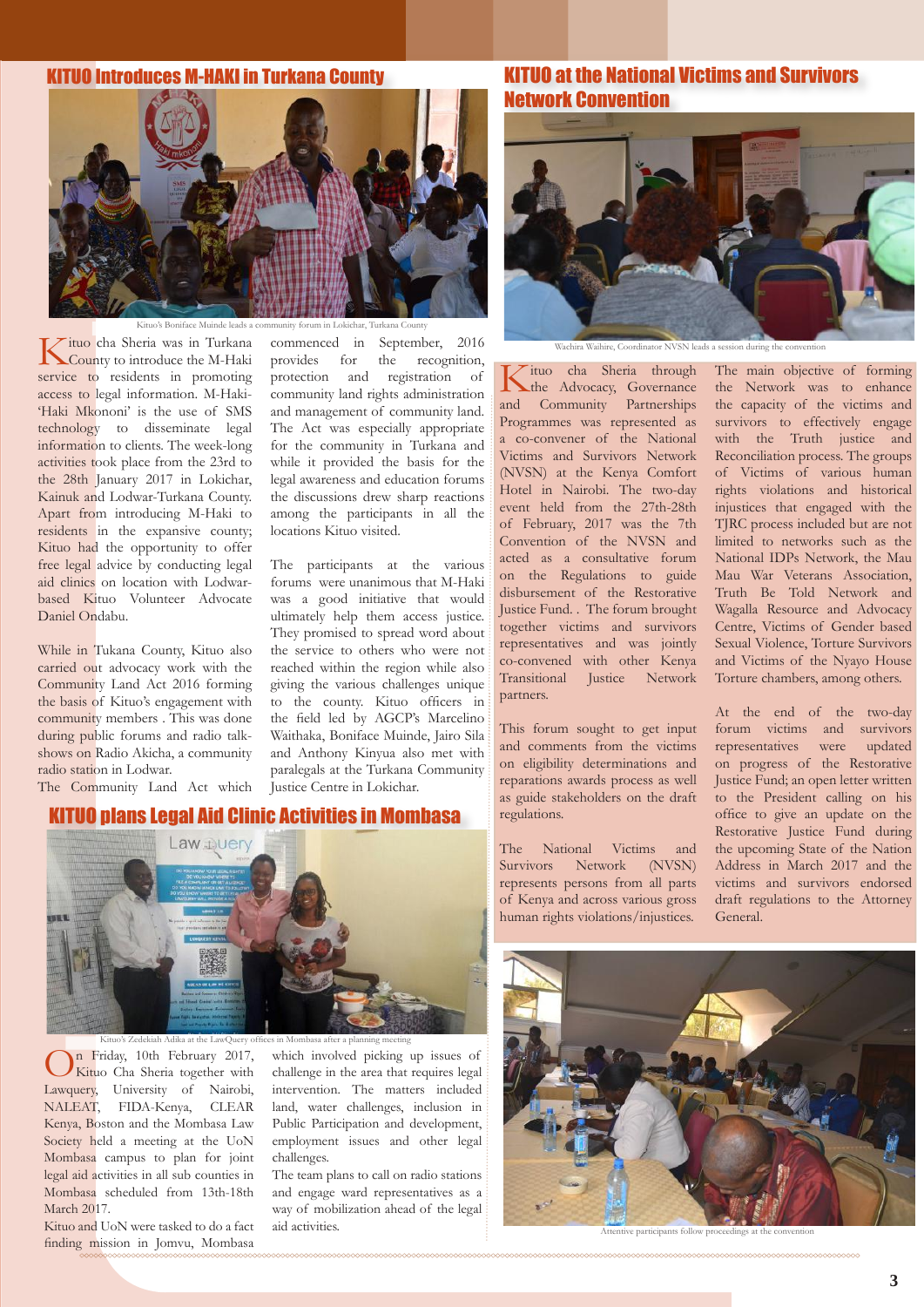

#### IO at "BROWN BAG" UN HABITAT Meeting



On Thursday 19th January, 2017 Kituo took part in a meeting at the UN Habitat offices in Gigiri, Nairobi dubbed "Brown Bag". The meeting centered around the plight of Internally Displaced Persons and how they can be assisted.

where Kinamba residents led by their chief from Laikipia County rescued 800 IDPs offered them shelter and food disregarding their ethnic affiliation while fighting was happening elsewhere on the basis of ethnicity.

Kituo together with GIZ presented their experiences and in particular the Kinamba case; an extraordinary example of solidarity and kindness in Kenya in the aftermath of the 2007/08 post-election violence

'Just How Long' - a short film about Internally Displaced Persons (IDPs) in Kinamba, Laikipia County-Kenya was also played to a captivated audience during the meeting.

#### National Land Commission (NLC) pays a Courtesy call **tha Coast Regional office**



The National Land Commission officers and Kituo staff pose for a group photo outside the Coa

fficers from the National Land Commission on 14th February 2017 paid a courtesy call to Kituo Cha Sheria office in Mombasa.

The two parties held a meeting at Kituo boardroom in Mombasa to discuss on the ways to strengthen their partnership. Kituo Cha Sheria suggested to the Commission to consider establishing a proper complaint and feedback mechanism to handle numerous complaints that they receive.

Kituo also suggested to the National Land Commission to avail themselves during public sensitization forums to address and engage the ordinary citizens on the ground. The Commission

admitted that it can enhance their advocacy strategy to realise its goals and protection of human dignity. Both parties picked up advocacy as a point of convergence in their quest to handle land matters at the Coast.

The commission promised to cooperate with Kituo by facilitating access to information and working closely with them in proceeding cases. The Commission also plans to make every effort to determine specific areas of intervention on issues of eviction; historical land injustices and the quandary of houses without land in coast especially Mombasa.

### SUCCESS STORY: Myathsu Chae Jessica



Kituo's John Mwariri and Myathsu Chae Jessica joined by Nathan Kivungi(far left) and Sylvia right) at Kituo Head office

In 19th of October 2016, Myathsu Chae Jessica entered into an employment contract with E-GO Business Company Limited working as a secretary.

The 25 years old lady from Mynmar worked for the Chinese company based in Kenya for three months before her cordial relationship with her employer ended.

In their contract, the Chinese company was to pay her a salary of one thousand two hundred dollars and the sum was to increase to one thousand five hundred dollars after three months. She was to receive other benefits including accommodation, lodging, food, travel expenses, visa renewal costs or residency all which the company failed to fulfill.

"My employer adhered to the contract terms until 11th of December 2016 when the employer neglected and/or refused to provide me with food allowance and December salary for a reason best known to them" said Jessica.

On 4th of December, Jessica

was evicted from the rented company house in Karen by the landlord living her homeless. On the same day, the employer's agent went to the said house and collected all goods contained therein including Jessica's clothes, passport, Ipad, bank ATM Cards, Mac book, Canon camera and other valuables. Jessica reported her case to the police to seek for justice. "The culprit was never brought to book since the police failed to make follow ups on her case." She shared her story with her lawyer friend who referred her to Kituo Cha Sheria for legal assistance. After going through screening at Kituo, John Mwariri, Kituo advocate did a demand letter instructing the employer to pay the employee all her terminal dues. E-GO Business Company Limited responded to the letter through their firm of Advocates and agreed to pay the sum of money. The parties negotiated and the Chinese company agreed to pay Jessica a check of Ksh.120,000 as compensation fee.



On 15th February, 2017 the Dhobi Women Network Group visited the Kituo Head office where they were presented with certificates after successfully completing training and qualifying in catering and culinary skills and housekeeping. Kituo has worked with this group of women since 2010 training them on labour laws and doing advocacy around labour rights and continue to partner and empower them on sustainability.

**4**